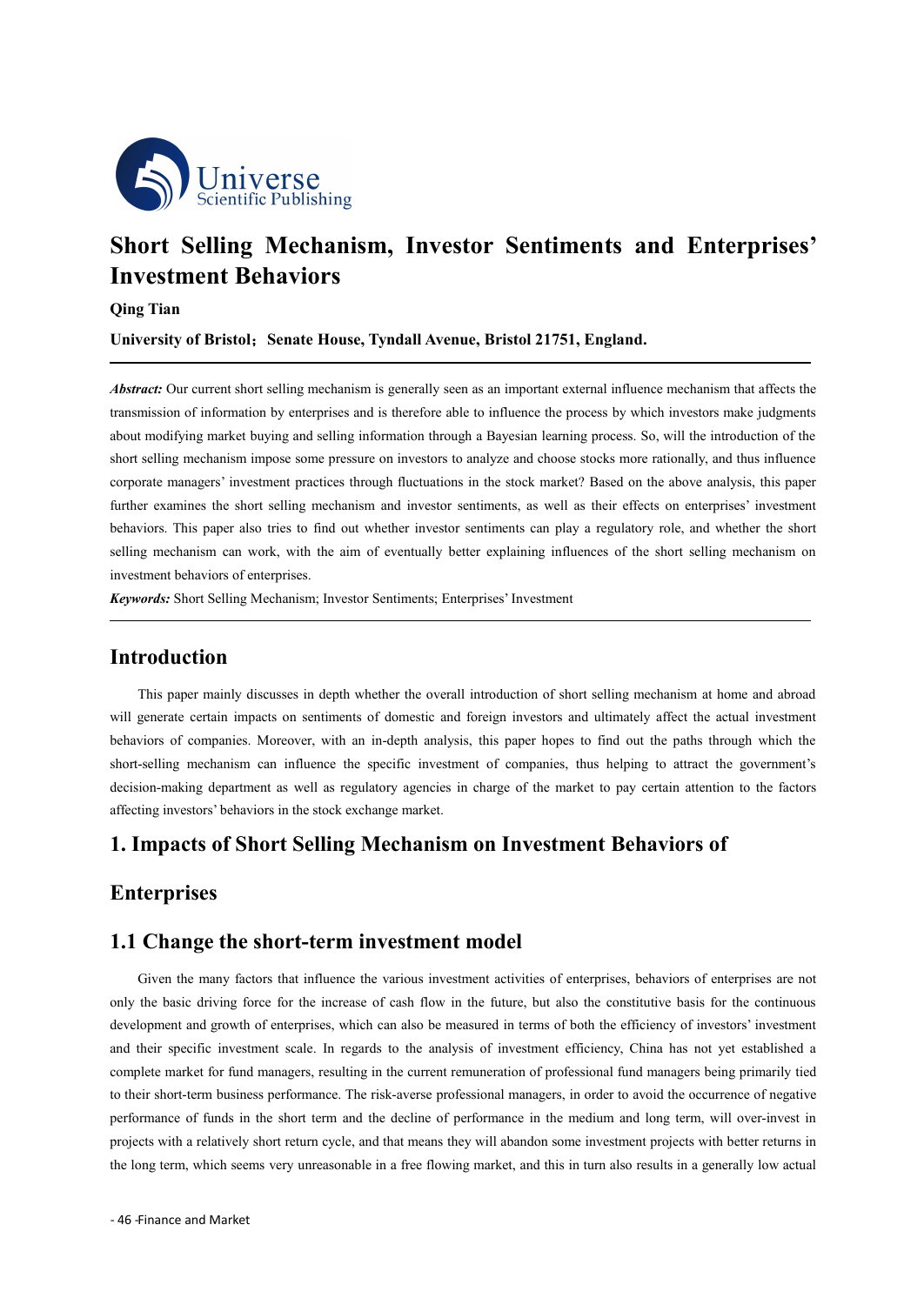investment efficiency of most companies. A large number of studies have shown that short sellers can identify the gloomy prospects for the development of enterprises due to poor investments by investors, and can promptly stop losses by selling the stock to gain profits<sup>[1]</sup>.

#### **1.2 Rational behavior of managers**

Obviously, this is because the trading market represents a certain risk signal to the market from the change in volume over a short period of time, and the presence of basic margin makes it possible for a short sale to occur with the leverage principle leading to a greater decline in the stock price. Therefore, we can conclude that the pressure brought to the market by short selling can, in the first place, motivate shareholders seeking to maximize economic efficiency to strengthen the monitoring of the decision making of the management of companies, thus alleviating the conflict between agents, which can effectively reduce the risk of a decline or even a collapse of share prices of their companies. In addition, if the manager of a listed company holds a portion of the company's equity or options associated with it, a decline in the company's share price will directly reduce the manager's operating income. Moreover, because of the prevalence of large and small mergers and acquisitions in the Chinese market, a sharp drop in an individual company's share price in a short period of time may present an economic opportunity for other companies to create opportunities for other companies to profit, often by acquiring a large number of the company's remaining shares in a hostile takeover and changing the de facto management of the company when the acquisition is finalized $[2]$ .

## **2. Short Selling Mechanism Promotes the Investment Efficiency and is**

#### **Negatively Related to the Non-Efficient Investment of Enterprises**

Regarding the scale of various corporate investments, according to the available research data, most of the listed companies in China are suffering from serious agency contradictions, which makes them spend muchmore on management than their calculated optimal level of 30.6%. On the one hand, share prices of Chinese listed companies have, for the most part, reflected the judgmental thoughts of optimistic traders over the long term due to the massive restrictions on short selling constraints in the market. This leads to short selling mechanism and investor sentiment, as well as the actual investment behavior of enterprises, and the investment sentiment of some pessimistic traders cannot be truly reflected in the movement of share prices, resulting in the overvaluation of the share prices of listed companies, the so-called stock market bubble. Whereas we can infer from the financing channels of equity that the overvaluation of share prices for companies significantly reduces the cost of running capital of enterprises and allows them to obtain a large amount of capital at the lowest cost in the market, leading to the occurrence of over-investment in the market; on the other hand, due to conflicts of agencies, managers of listed companies are usually keen to expand their investments, i.e., to build a "corporate empire" through the investment-profit-expansion-reinvestment model. This is because they can control more productive resources by investing heavily, thus allowing themselves to gain more benefits from their expanded holdings in the company, including higher mismatched wages, as well as human capital and professional reputation, and solidifying their professional status. Therefore, the introduction and implementation of the short selling mechanism can not only improve the efficiency of stock pricing, but also diminish the current stock price bubble and decrease the access of companies to investment in the channel by raising the cost of raising capital for companies and reducing their financing among different equity interests.

## **3. Analysis ofShort Selling, Investor Sentiments and Corporate Investment**

## **Behaviors**

Based on the theory of market economy, the current stock price is actually a combination of all production and operation information of enterprises according to the hypothesis of efficient capital market, but due to the inadequate trading mechanism of the stock market and the existence of various trading frictions, there is an incomplete response of the stock to